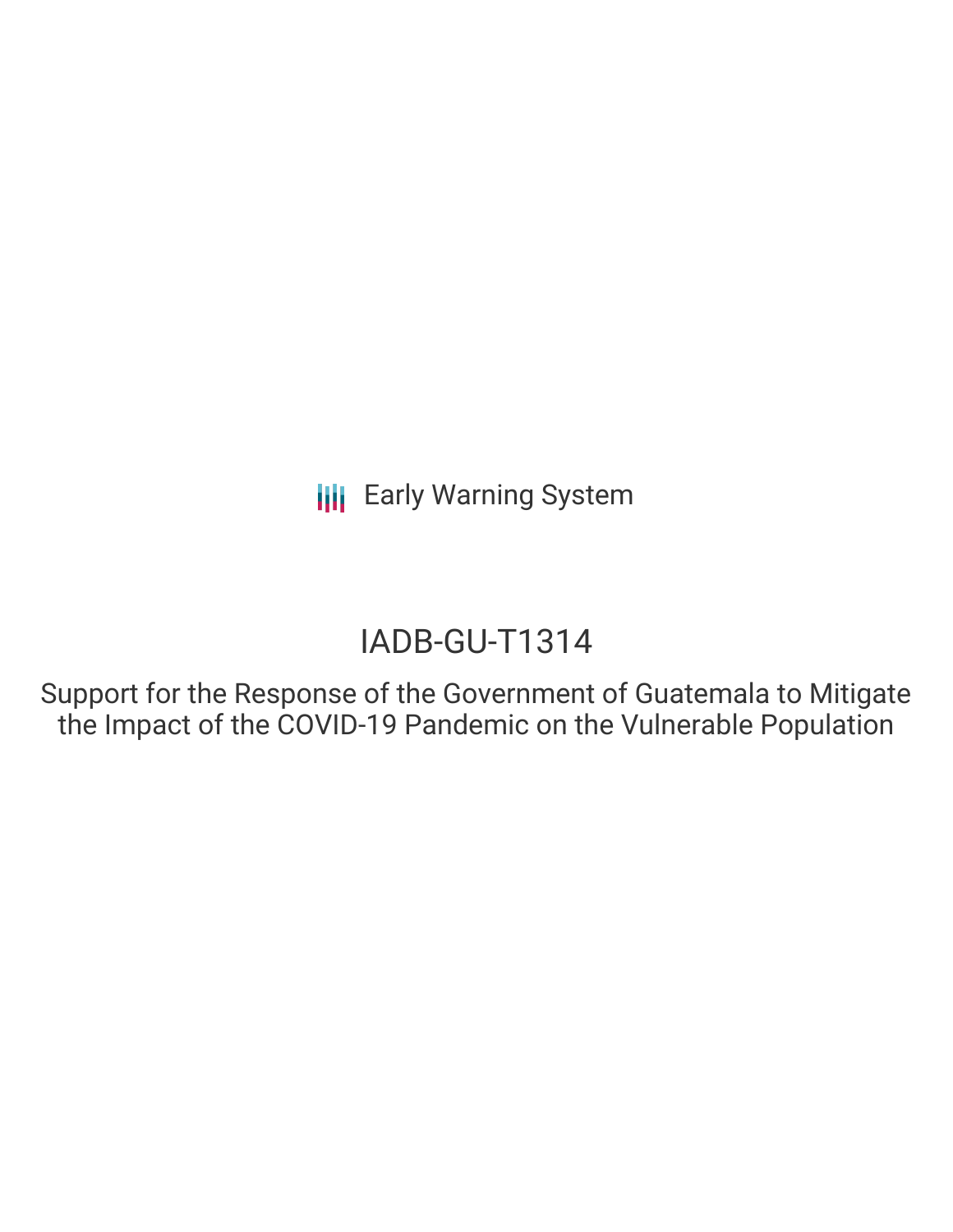

Support for the Response of the Government of Guatemala to Mitigate the Impact of the COVID-19 Pandemic on the Vulnerable Population

### **Quick Facts**

| <b>Countries</b>               | Guatemala                                 |
|--------------------------------|-------------------------------------------|
| <b>Financial Institutions</b>  | Inter-American Development Bank (IADB)    |
| <b>Status</b>                  | Active                                    |
| <b>Bank Risk Rating</b>        | U                                         |
| <b>Borrower</b>                | Government of Guatemala                   |
| <b>Sectors</b>                 | Law and Government, Technical Cooperation |
| Investment Type(s)             | Grant                                     |
| <b>Investment Amount (USD)</b> | $$0.20$ million                           |
| <b>Project Cost (USD)</b>      | $$0.20$ million                           |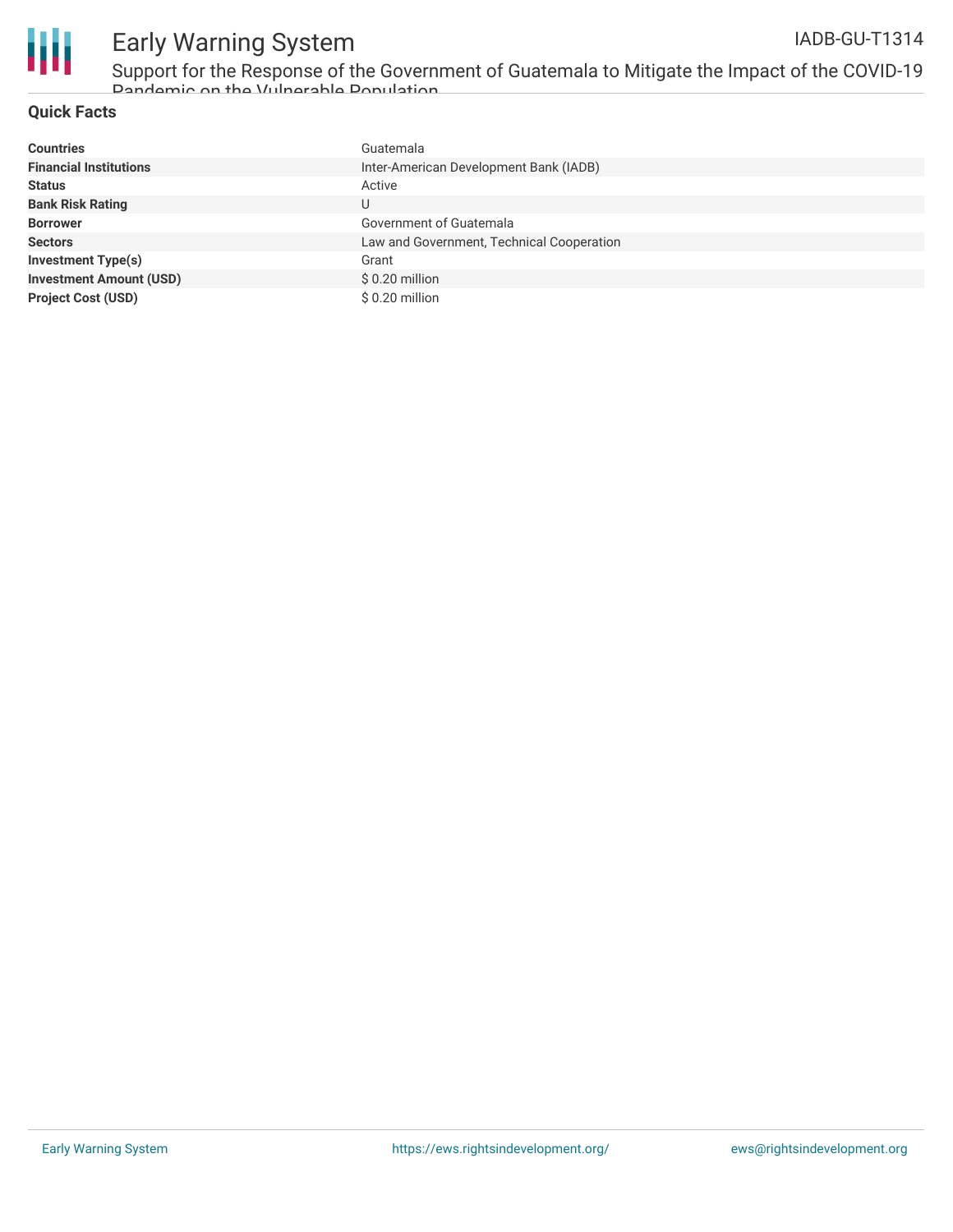

Support for the Response of the Government of Guatemala to Mitigate the Impact of the COVID-19 Pandemic on the Vulnerable Population

### **Project Description**

The objective is to support the execution of the loan in preparation. Support for Vulnerable Populations Affected by COVID-19 in Guatemala (GU-L1176), which aims to help contribute to supporting minimum levels of consumption of vulnerable people in the face of the crisis caused by the COVID-19 in Guatemala, as well as strengthening the capacity of MIDES to execute social protection policies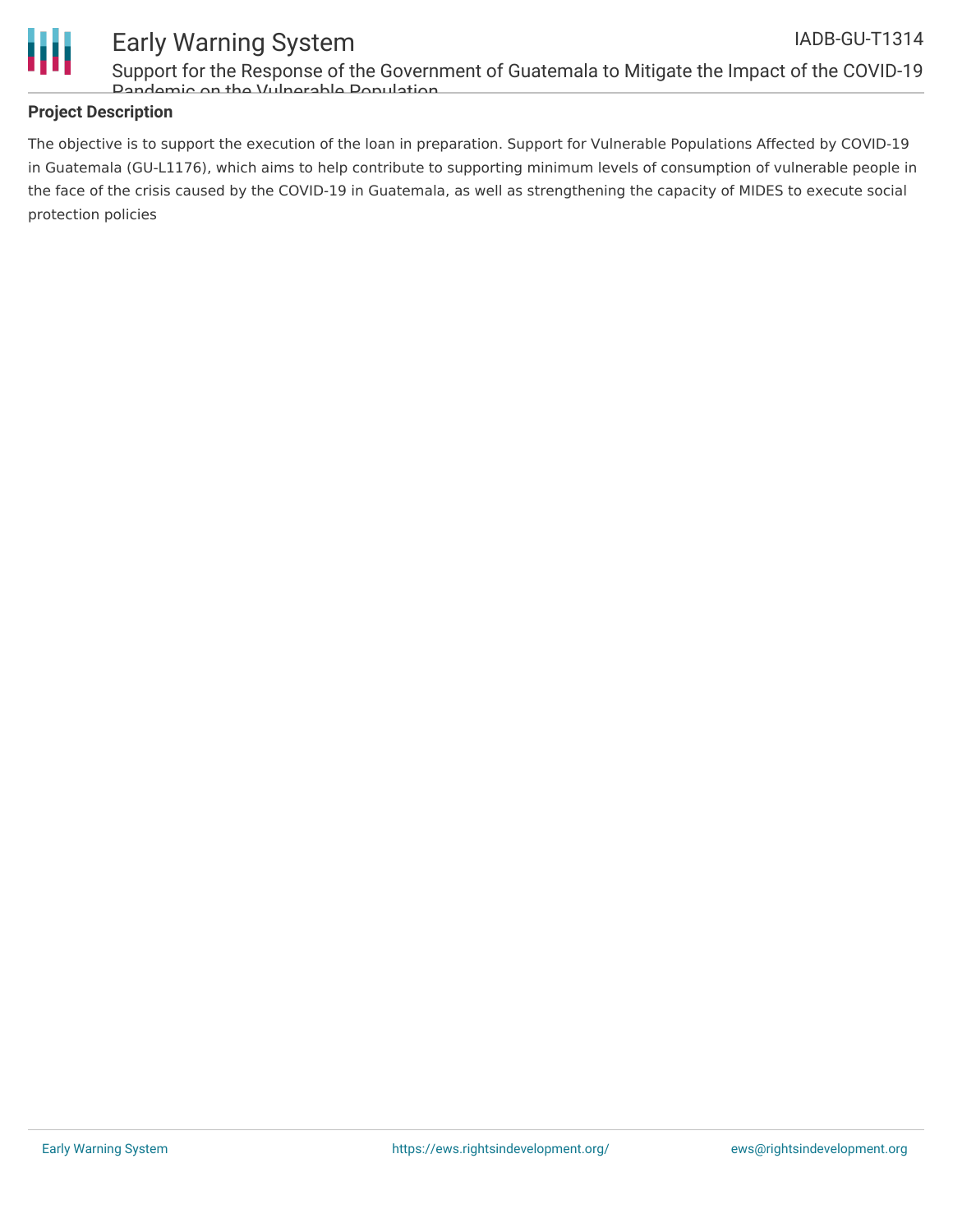

Support for the Response of the Government of Guatemala to Mitigate the Impact of the COVID-19 Pandemic on the Vulnerable Population IADB-GU-T1314

#### **Investment Description**

• Inter-American Development Bank (IADB)